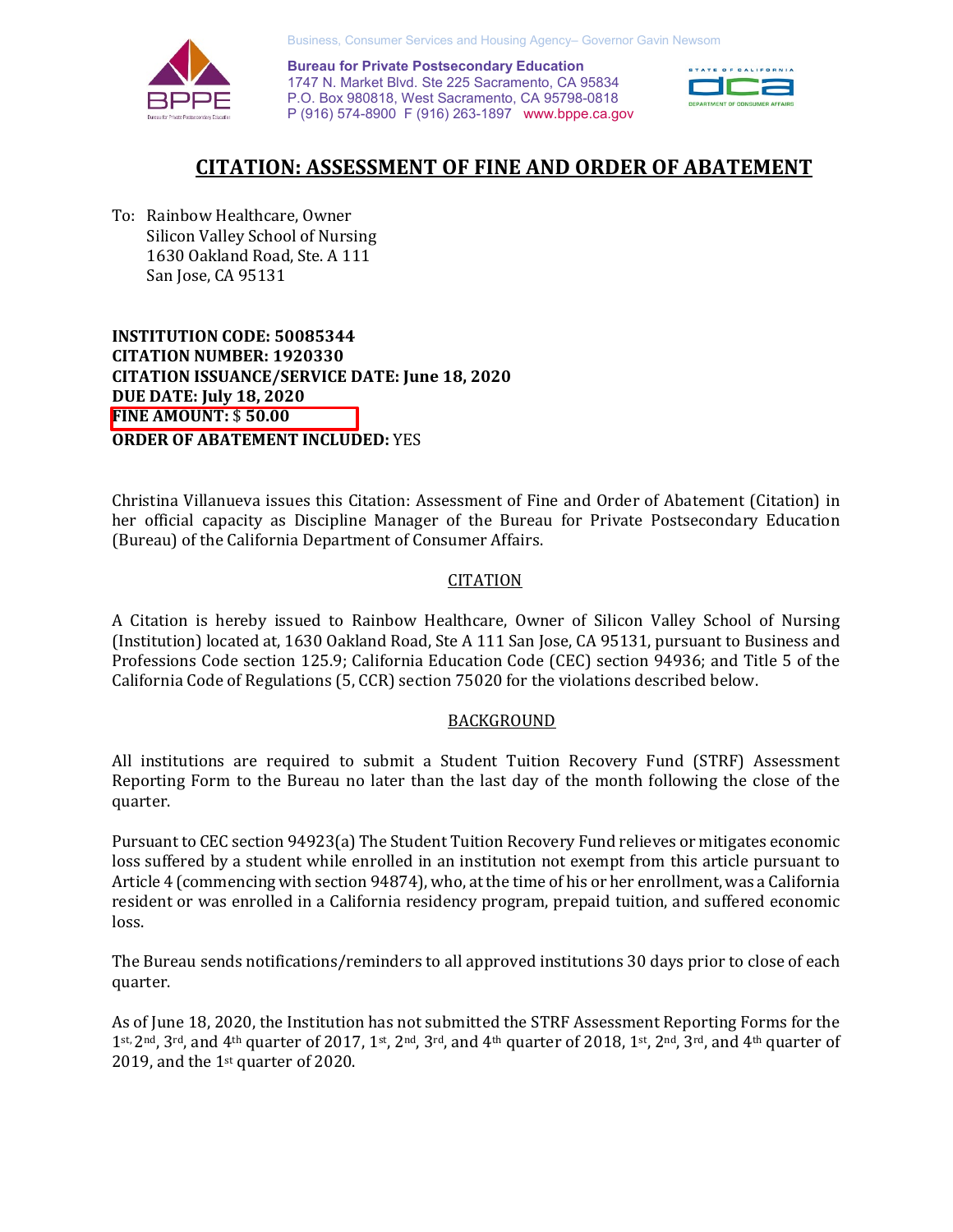# VIOLATION

| #  | Below you will find the California Education Code (CEC) and/or Title 5 of the California Code of                                                                                                 |
|----|--------------------------------------------------------------------------------------------------------------------------------------------------------------------------------------------------|
|    | Regulations (5, CCR code) section(s) of law you are charged with violating.                                                                                                                      |
| 1. | <b>Violation:</b><br>5, CCR Section 76130 (a-e)- Collection and Submission of Assessments                                                                                                        |
|    | (a) A qualifying institution shall collect the assessment from each student in an educational program"                                                                                           |
|    | at the time it collects the first payment from or on behalf of the student at or after enrollment. The                                                                                           |
|    | assessment shall be collected for the entire period of enrollment, regardless of whether the student                                                                                             |
|    | pays the institutional charges in increments.                                                                                                                                                    |
|    | (b) A qualifying institution shall complete the STRF Assessment Reporting Form (Rev. 2/10) and remit                                                                                             |
|    | it with the STRF assessments collected from students to be received by the Bureau no later than the                                                                                              |
|    | last day of the month following the close of the quarter as follows:                                                                                                                             |
|    | (1) April 30 for the first quarter,                                                                                                                                                              |
|    | (2) July 31 for the second quarter,                                                                                                                                                              |
|    | (3) October 31 for the third quarter, and<br>(4) January 31 for the fourth quarter. If the due date falls on a Saturday, Sunday or State or federal                                              |
|    | holiday, the due date shall be extended to the next regular business day for the Bureau.                                                                                                         |
|    | If the due date falls on a Saturday, Sunday, or State or federal holiday, the due date shall be extended                                                                                         |
|    | to the next regular business day for the Bureau.                                                                                                                                                 |
|    | (c) The STRF Assessment Reporting Form shall contain the following information:                                                                                                                  |
|    | (1) Total number of students who signed enrollment agreements for educational programs during the                                                                                                |
|    | reporting period; and                                                                                                                                                                            |
|    | (2) Total number of students eligible for STRF who signed enrollment agreements for educational                                                                                                  |
|    | programs during the reporting period; and                                                                                                                                                        |
|    | (3) The total number of students who signed their enrollment agreement during the reporting period,<br>were eligible for STRF, and who made their first payment during the reporting period; and |
|    | (4) The total number of students who signed their enrollment agreement in a previous reporting                                                                                                   |
|    | period, were eligible for STRF, and who made their first payment during the current reporting period;                                                                                            |
|    | and                                                                                                                                                                                              |
|    | (5) Total amount of institutional charges after rounding each student's institutional charges to the                                                                                             |
|    | nearest \$1,000, for all eligible STRF students whose STRF assessment was collected in the reporting                                                                                             |
|    | period; and                                                                                                                                                                                      |
|    | (6) Current contact telephone number of the person preparing the form; and                                                                                                                       |
|    | (7) A declaration dated and signed under penalty of perjury by the person preparing the form that the<br>form and any attachments are true and correct.                                          |
|    | (d) In the event of a school closure, any collected assessments shall be remitted to the Bureau within                                                                                           |
|    | seven days following the cessation of instruction.                                                                                                                                               |
|    | (e) Submission of all prior reports and assessments required by this section is a condition of renewal."                                                                                         |
|    |                                                                                                                                                                                                  |
|    | The Institution has failed to submit STRF Assessment Reporting Forms for the following quarters:                                                                                                 |
|    |                                                                                                                                                                                                  |
|    | First, Second, Third, and Fourth Quarters of 2017                                                                                                                                                |
|    | First, Second, Third, and Fourth Quarters of 2018                                                                                                                                                |
|    | First, Second, Third, and Fourth Quarters of 2019<br>٠                                                                                                                                           |
|    | <b>First Quarter of 2020</b>                                                                                                                                                                     |
|    | On March 23, 2020, the Institution was notified via mail at, 1620 Oakland Road, Suite D 100, San                                                                                                 |
|    | Jose, CA 95131, that the STRF Assessment Reporting Form for the 1 <sup>st</sup> quarter of 2017 was due. As of                                                                                   |
|    |                                                                                                                                                                                                  |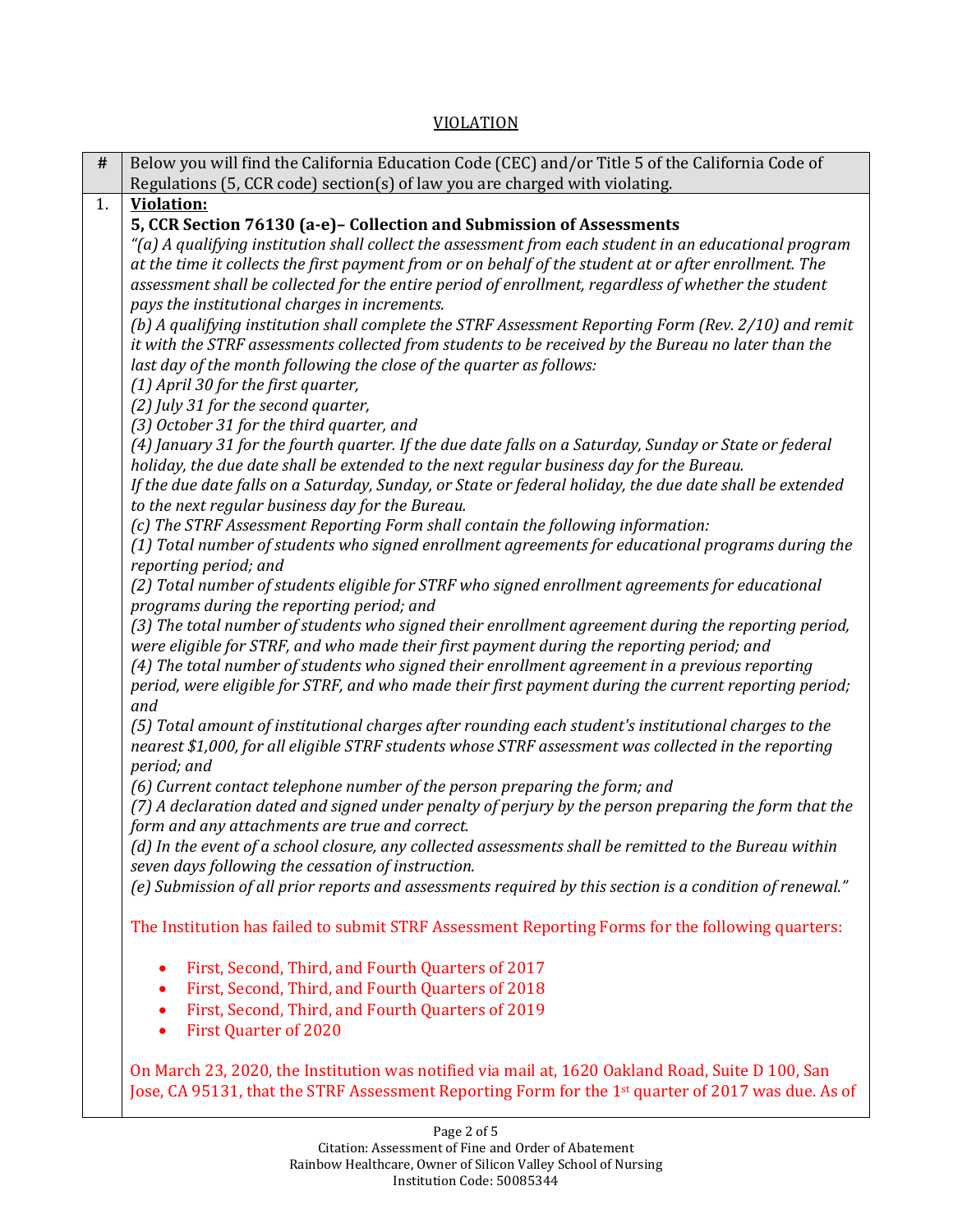June 18, 2020, the Bureau has not received the STRF Assessment Reporting Form from the Institution.

On June 29, 2017, the Institution was notified via mail at, 1620 Oakland Road, Suite D 100, San Jose, CA 95131, that the STRF Assessment Reporting Form for the 2nd quarter of 2017 was due. As of June 18, 2020, the Bureau has not received the STRF Assessment Reporting Form from the Institution.

On October 2, 2017, the Institution was notified via mail at, 1620 Oakland Road, Suite D 100, San Jose, CA 95131, that the STRF Assessment Reporting Form for the 3rd quarter of 2017 was due. As of June 18, 2020, the Bureau has not received the STRF Assessment Reporting Form from the Institution.

On January 2, 2018, the Institution was notified via mail at, 1620 Oakland Road, Suite D 100, San Jose, CA 95131, that the STRF Assessment Reporting Form for the 4th quarter of 2017 was due. As of June 18, 2020, the Bureau has not received the STRF Assessment Reporting Form from the Institution.

On April 3, 2018, the Institution was notified via mail at, 1620 Oakland Road, Suite D 100, San Jose, CA 95131, that the STRF Assessment Reporting Form for the 1st quarter of 2018 was due. As of June 18, 2020, the Bureau has not received the STRF Assessment Reporting Form from the Institution.

On June 18, 2018, the Institution was notified via mail at, 1620 Oakland Road, Suite D 100, San Jose, CA 95131, that the STRF Assessment Reporting Form for the 2nd quarter of 2018 was due. As of June 18, 2020, the Bureau has not received the STRF Assessment Reporting Form from the Institution.

On September 18, 2018, the Institution was notified via mail at, 1620 Oakland Road, Suite D 100, San Jose, CA 95131, that the STRF Assessment Reporting Form for the 3<sup>rd</sup> quarter of 2018 was due. As of June 18, 2020, the Bureau has not received the STRF Assessment Reporting Form from the Institution.

On December 20, 2018, the Institution was notified via mail at, 1620 Oakland Road, Suite D 100, San Jose, CA 95131, that the STRF Assessment Reporting Form for the 4th quarter of 2018 was due. As of June 18, 2020, the Bureau has not received the STRF Assessment Reporting Form from the Institution.

On March 27, 2019, the Institution was notified via mail at, 1620 Oakland Road, Suite D 100, San Jose, CA 95131, that the STRF Assessment Reporting Form for the 1st quarter of 2019 was due. As of June 18, 2020, the Bureau has not received the STRF Assessment Reporting Form from the Institution.

On June 24, 2019, the Institution was notified via mail at, 1620 Oakland Road, Suite D 100, San Jose, CA 95131, that the STRF Assessment Reporting Form for the 2nd quarter of 2019 was due. As of June 18, 2020, the Bureau has not received the STRF Assessment Reporting Form from the Institution.

On September 18, 2019, the Institution was notified via mail at, 1620 Oakland Road, Suite D 100, San Jose, CA 95131, that the STRF Assessment Reporting Form for the 3<sup>rd</sup> quarter of 2019 was due. As of June 18, 2020, the Bureau has not received the STRF Assessment Reporting Form from the Institution.

On December 17, 2019, the Institution was notified via mail at, 1620 Oakland Road, Suite D 100, San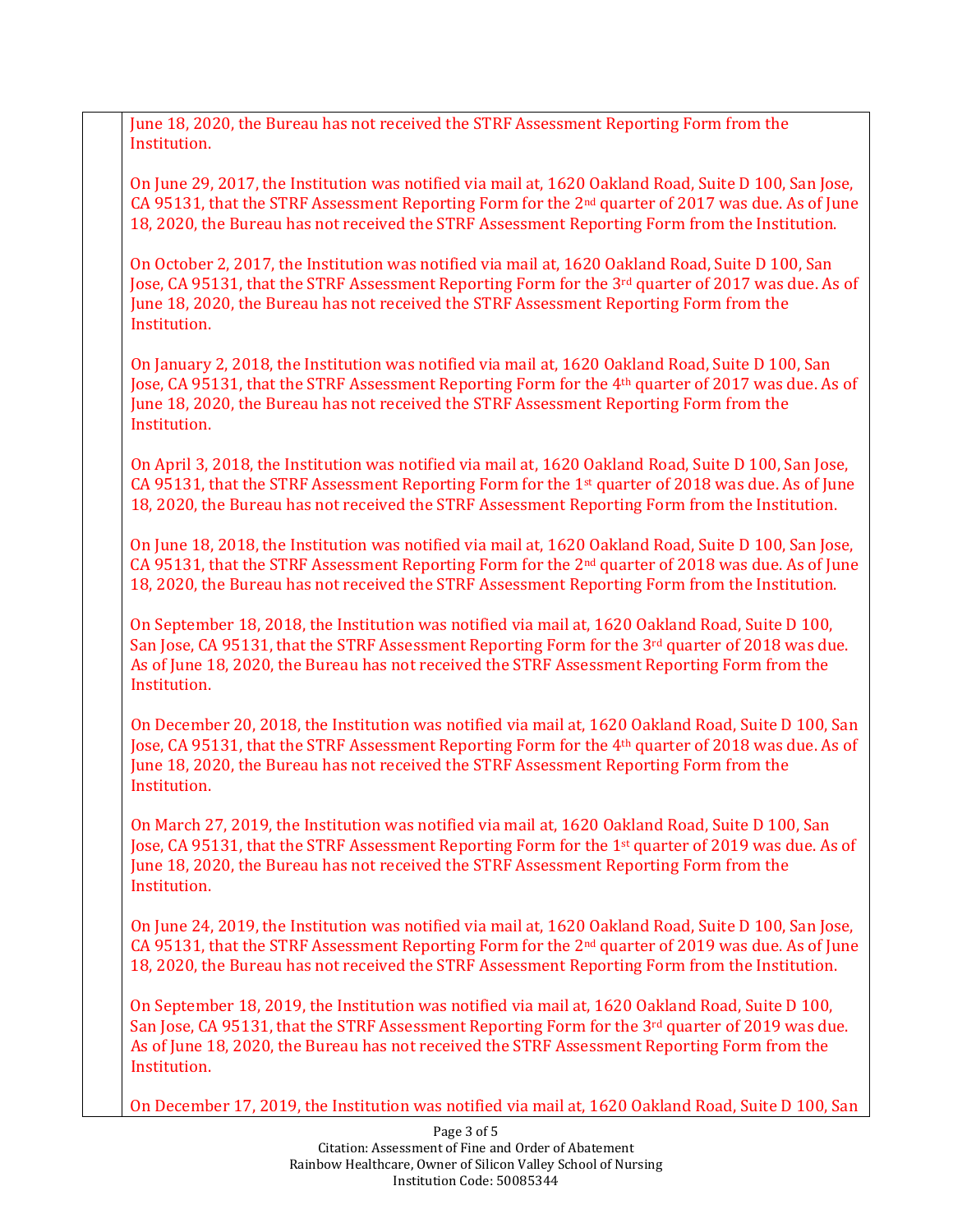Jose, CA 95131, that the STRF Assessment Reporting Form for the 4th quarter of 2019 was due. As of June 18, 2020, the Bureau has not received the STRF Assessment Reporting Form from the Institution.

On March 24, 2020, the Institution was notified via mail at, 1620 Oakland Road, Suite D 100, San Jose, CA 95131, that the STRF Assessment Reporting Form for the 1st quarter of 2020 was due. As of June 18, 2020, the Bureau has not received the STRF Assessment Reporting Form from the Institution.

## **Order of Abatement:**

The Bureau orders that the Institution submit the delinquent STRF Assessment Reporting Forms with the STRF Assessments collected from students for the quarters listed above. The information provided shall comply with "Record Keeping Requirements" Pursuant to 5, CCR section 76140.

# **Assessment of Fine**

The fine for this violation is \$50.00

# ASSESSMENT OF A FINE

In accordance with CEC section 94936; and 5, CCR sections 75020 and 75030, the Bureau hereby orders this assessment of fine in the amount of **\$50.00** for the violations described above. **Payment must be made, to the Bureau, within 30 days from the date of service of the Citation.**

## COMPLIANCE WITH ORDER OF ABATEMENT

In accordance with the provisions of CEC section 94936 and 5, CCR section 75020 the Bureau hereby issues the order(s) of abatement described above. **Evidence of compliance with the order of abatement must be submitted, to the Bureau, within 30 days from the date of service of the Citation.**

### APPEAL OF CITATION

You have the right to contest this Citation through an informal conference with the Bureau; and/or through an administrative hearing in accordance with Chapter 5 (Commencing with Section 11500) of Part 1 of Division 3 of Title 2 of the Government Code.

If you wish to contest this Citation, you must submit the 'Notice of Appeal of Citation – Request for Informal Conference **and/or** Administrative Hearing' form (enclosed) within 30 days from the date of service of the Citation. *If you do not request an informal conference and/or an administrative hearing within 30 days from the service of the Citation, you will not be able to request one at a later time.* 

Unless a written request for an informal conference **and/or** an administrative hearing is signed by you and delivered to the Bureau by **July 18, 2020,** you will be deemed to have waived or forfeited your right to appeal this matter.